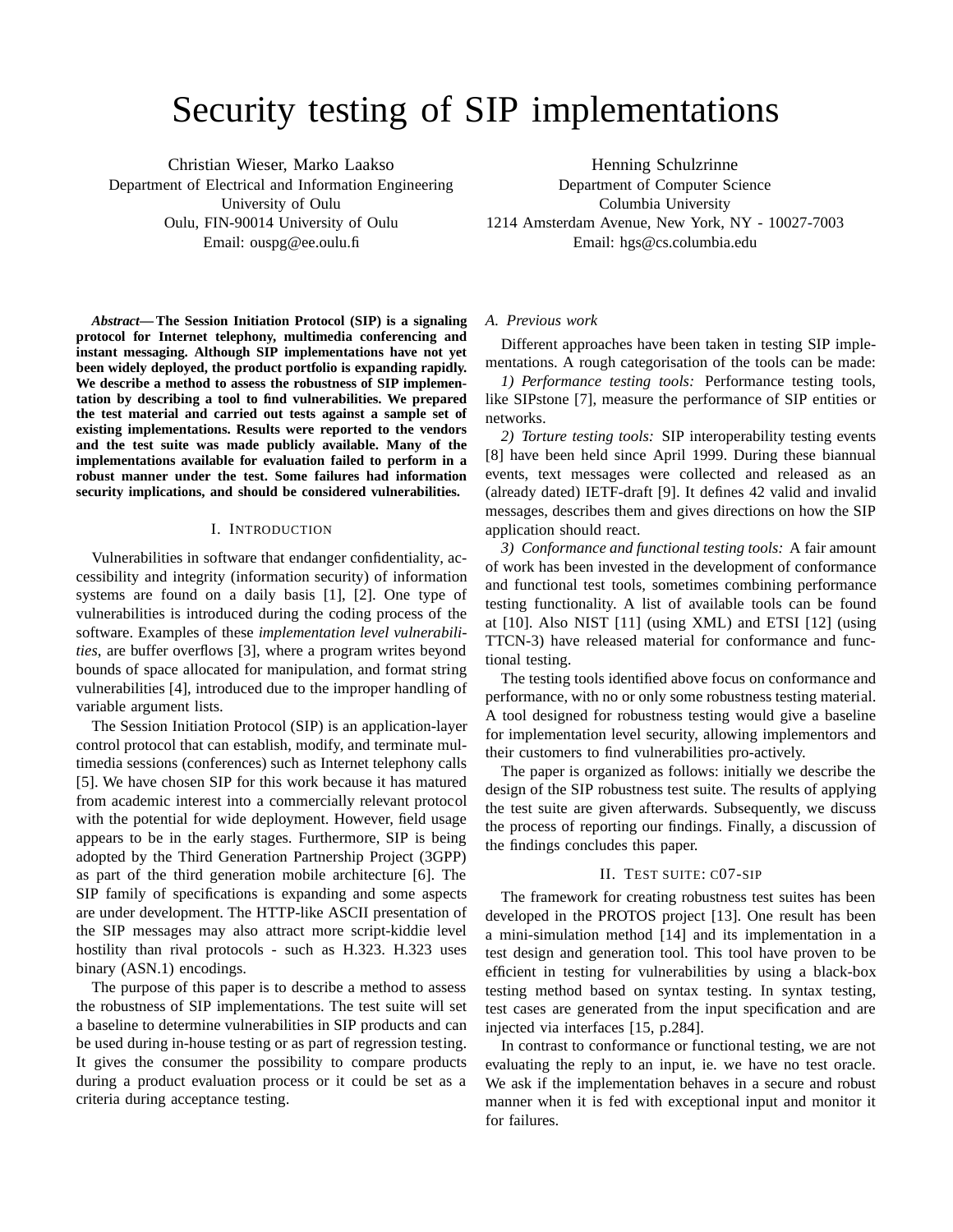The rest of this section presents the steps to create the test suite and the tests we conducted against available SIP implementations.

## *A. Standard survey*

RFC 3261 specifies the Session Initiation Protocol [5] and serves as protocol specification. Due to our interest in the voice-over-IP usage of SIP, we use RFC 2327 [16] to describe a multimedia session, although no actual multimedia content will be transmitted during the testing.

## *B. Subject survey*

A survey of available implementations was conducted. This includes a diverse selection of implementations in order to gain a better insight into the applications implementing the protocol, and gives a hint of the impact of the potential vulnerabilities.

RFC 3261 identifies several types of SIP entities: the user agent, e.g., a SIP enabled voice-over-IP phone; redirect server, i.e., a user agent server to redirects requests; proxy server, that acts on behalf of other entities; and the registrar, that provides location services.

A subset of the implementations was chosen as a sample set to be tested during the test suite creation and pre-release phases. Reasons for omission of a specific product would be that we could not get an evaluation copy of a product, the licensing contracts were too restrictive, we could not buy it, or we were simply not aware of the product. Altogether we were able to acquire nine implementations, six user agents and three proxy servers.

## *C. Injection vector survey*

In injection vector survey, different methods of delivering the test cases to the implementation are identified and analyzed in Table I.

TABLE I INJECTION VECTOR SURVEY

| <b>Application Protocol</b> | <b>Transport Protocol</b> | Port |
|-----------------------------|---------------------------|------|
| <b>SIP</b>                  | UDP                       | 5060 |
| <b>SIP</b>                  | <b>TCP</b>                | 5060 |
| SIP-over-TLS                | <b>TCP</b>                | 5061 |

All RFC 3261 compliant SIP elements must implement UDP and TCP transports, and in case of UDP the processing of multicast (including broadcast) requests is supported. This test suite was developed for SIP-over-UDP, although delivery over TCP would simplify the session tear-down after each test case. Preference was given to UDP since earlier versions of SIP (RFC 2543) required only UDP support and left TCP support optional. Consequently, not all implementations available to us supported SIP over TCP.

## *D. Specifications design*

Protocol data unit (PDU) specifications are used as a basis for generating the test cases. The starting point is machinereadable representation of the protocol specification. Our test tool utilizes a custom dialect of the Backus-Naur Form (BNF). An excerpt from the PROTOS BNF to model SIP can be found in Figure 1.

The most commonly used SIP implementations are user agents and proxy server. Both must implement the handling of SIP-INVITE messages. We focus therefore on SIP-INVITE messages in the design of the test material.

```
Fig. 1. SIP BNF excerpt
<SIP-Message> = {
  <Request-Line>
  <Request-Headers>
  <CRLF>
  <Message-Body> #set to SDP-format
}
<Request-Line> = {
  <Method>
  <Sp>
  <Request-URI>
  <Sp>
  <SIP-Version>
  <CRLF>
}
<SIP-Version> = "2.0"
<Method> = "INVITE"
<Sp> = 0x20
```
## *E. Design of exceptional elements*

An exceptional element is an input that has been designed to provoke undesired behavior in the implementation. It can violate the protocol specification, but it is often legal or exploits ambiguities in the specification. In a nutshell, an exceptional element is an input that might not have been considered properly when implementing the software.

Exceptional elements are also modeled as BNF. An example is given in Figure 2. Their design is based on the experience gathered from previous test suites and publicly reported vulnerabilities. Thus, we focus on how well test cases represent the external pressure against robustness rather than on complete coverage of the input space. A test case contains generally one or more exceptional elements, with other elements being unaltered.

Table II lists the used exceptional elements in the test material.

## *F. Design of test material*

The test material consists of test cases simulating hostile input to the implementation. Cases are arranged into 54 test groups, each group covering a certain part of the PDU. Details for the package of 4527 SIP-INVITE test messages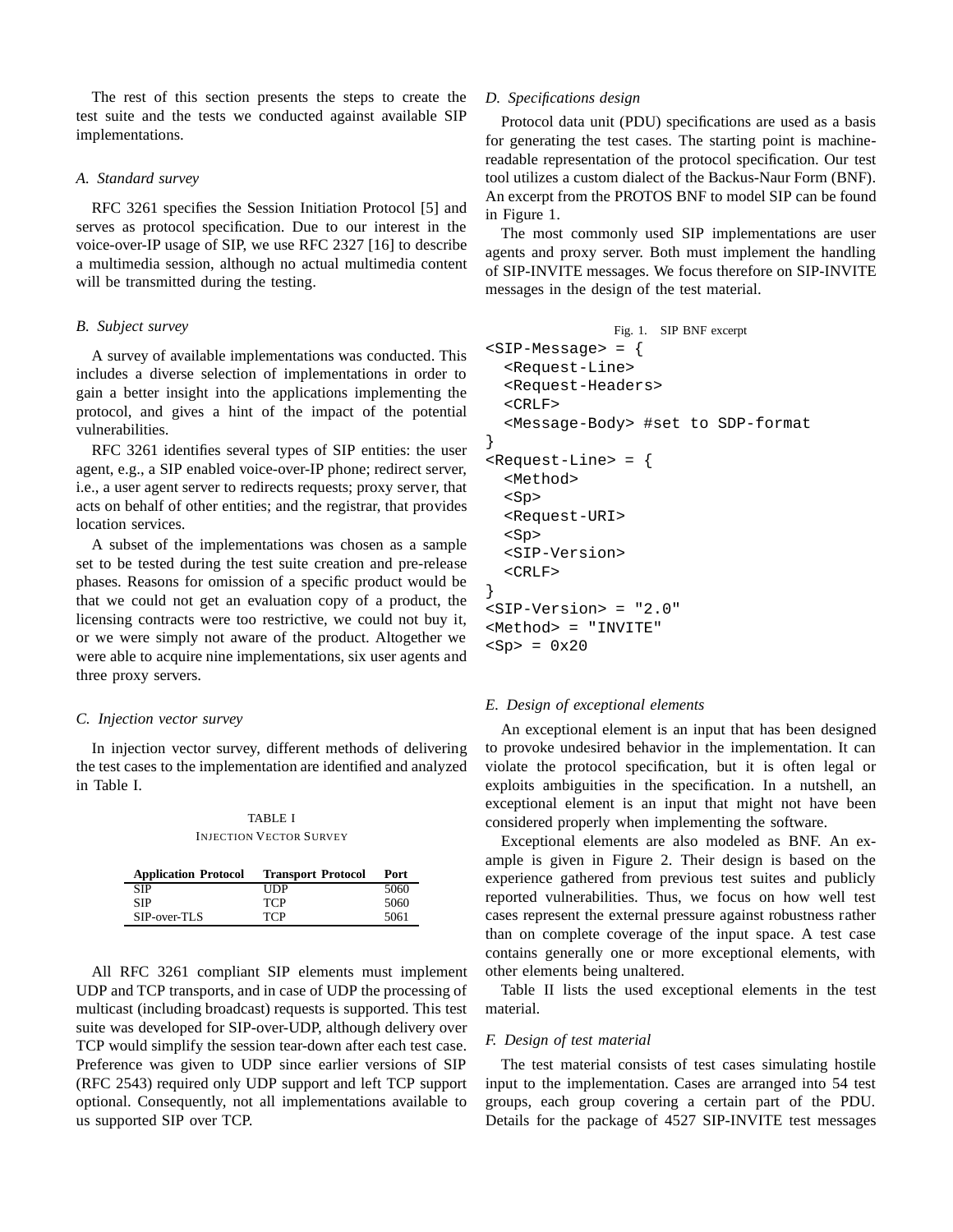```
Fig. 2. Exceptional element
data <ee-overflow-null> {
    ( )0x00 #null in front
    0x00 (9x 0x61) |
    0x00 (17x 0x61) |
    0x00 (33x 0x61) |
    0x00 (63x 0x61) |
    0x00 (127x 0x61) |
    0x00 (255x 0x61) |
    0x00 (1024x 0x61) |
    0x00 (16383x 0x61) |
    0x00 (32000x 0x61) |
    0x61 0x00 0x61 | #null in middle
    (9x 0x61) 0x00 (9x 0x61) |
    (17x 0x61) 0x00 (17x 0x61) |
    (33x 0x61) 0x00 (33x 0x61) |
    (63x 0x61) 0x00 (63x 0x61) |
    (127x 0x61) 0x00 (127x 0x61) |
    (255x 0x61) 0x00 (255x 0x61) |
    (1025x 0x61) 0x00 (1024x 0x61) |
    (16383x 0x61) 0x00 (16385x 0x61) |
    (32000x 0x61) 0x00 (32000x 0x61) |
    0x61 0x00 (32767x 0x61) |
    0x61 (2x 0x00) 0x61 | #many nulls
    0x61 (127x 0x00) 0x61 |
    0x61 (1025x 0x00) 0x61 |
    0x61 (2x 0x00) (32767x 0x61) |
    127x (0x61 0x00) |
    1025x (0x61 0x00) |
    "\" 0x00 | #some escaped nulls
    "\" 0x00 0x00 |
    1025x ("\" 0x00) |
    1025x ("\" 0x00) 0x00 |
    (63x 0x61) 0x00 | #null in end
    (127x 0x61) 0x00 |
    (255x 0x61) 0x00 |
    (1024x 0x61) 0x00 |
    (16383x 0x61) 0x00 |
    (33000x 0x61) 0x00
}
```
are presented in Table III. The test material was designed to exercise the SIP and SDP headers, their fields and their delimiters in isolation (one-by-one).

## *G. Injection*

PDUs were injected by a simple UDP injector. For test automation, connection teardown to cancel previous INVITE requests had to be implemented. Otherwise, test execution against terminals would have required manual intervention to terminate incoming calls for each test case. Therefore, we send a CANCEL and ACK message after each test case [17, Appendix A].

## TABLE II

#### EXCEPTIONAL ELEMENT CATEGORIES

| <b>Name</b>           | <b>Description</b>                           |
|-----------------------|----------------------------------------------|
| empty                 | Omitted (empty) element content              |
| ipv4-ascii            | Malformed IPv4 addresses in ASCII and        |
|                       | special purpose addresses                    |
| overflow-general      | "a" (0x61) character overflows up to 128KB   |
| overflow-slash        | Overflows of "/" up to 128KB                 |
| overflow-colon        | Overflows of ":" up to 128KB                 |
| overflow-space        | Overflows of " " up to 128KB                 |
| overflow-null         | Overflows of $0x61$ and nulls $(0x00)$ mixed |
| overflow-leftbracket  | Overflows of " $\lt$ " up to 128KB           |
| overflow-rightbracket | Overflows of " $>$ " up to 128KB             |
| overflow-at           | Overflows of " $@$ " up to 128KB             |
| overflow-equal        | Overflows of "=" up to $128KB$               |
| fmtstring             | Format strings                               |
| $\mathbf{u}$ trees    | Malformed UTF-8 sequences                    |
| integer-ascii         | Pos/Neg ASCII encoded integers               |
| ansi-escape           | ANSI escape sequences                        |
| sip-version           | Malformed "SIP/2.0"                          |
| content-type          | Malformed "application/sdp"                  |
| sip-URI               | Malformed SIP-URI                            |
| sip-tag               | Malformed SIP-tags                           |
| crlf                  | Arrangements of $CR$ (0x0d) and $LF$ (0x0a)  |

The test case design does not account for maximum payload limitations of the transport protocol (64 KBytes minus UDP/IP headers). Thus, almost each group contains a test case that is silently truncated to a configurable limit. This behavior may distort the interpretation of test results, i.e., some of the observed failures may result from the inability to handle truncated packets rather than what is indicated by the applied exceptional element or by the exercised field.

# *H. Instrumentation*

The implementation is monitored for undesirable behavior that could have security implications. Instrumentation methods can be roughly divided into two categories, out-of-band and in-band.

Out-of-band instrumentation on the target platform includes debuggers, resource monitoring or custom-made tools used to extract information from the implementation. This is often the preferred form of instrumentation. For in-band instrumentation, the implementation is monitored via the injection vector, i.e., the same interface used to deliver the test cases. While not checked for protocol conformance, absent or malformed responses can often reveal anomalous conditions such as denial-of-service. Also, the ability to accept subsequent test cases is an indicator of the performance on the previous test case.

For our tests, we use a variant of in-band instrumentation, called valid-case instrumentation. A valid PDU (valid-case), that should result in a valid reply, is sent to the subject between test cases until a response is received. Hence, if no response from the subject is detected, it has failed.

Figure 3 shows an implementation passing a test case. Normally, replies are discarded. There is one exception: after sending the valid-case the injector requires a reply from the implementation before continuing to the next test case. In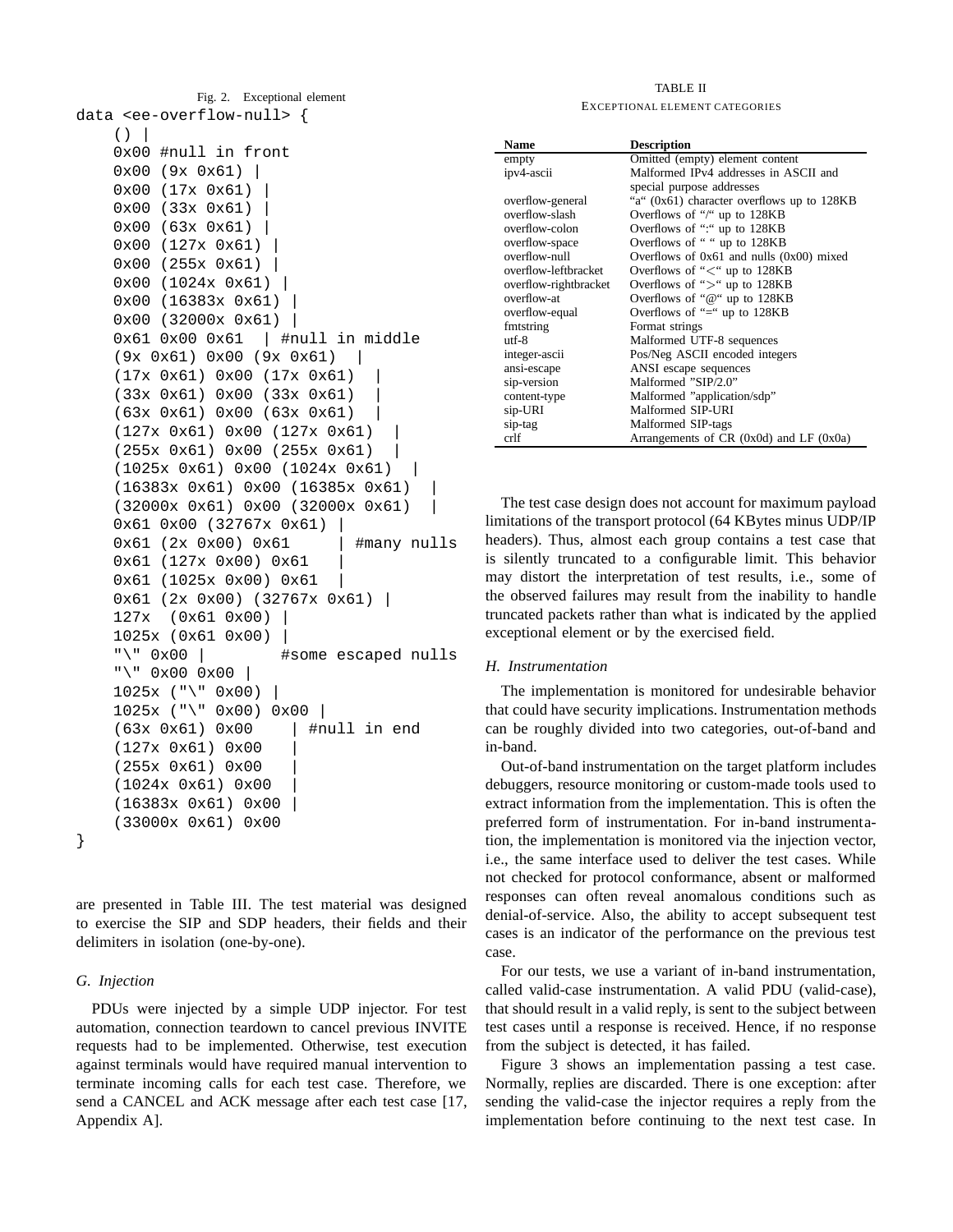Figure 4, the test case 'crashes' the implementation. The subsequent valid-case does not receive a response and the injector resends the valid-case.

# *I. Results*

Results from the test runs are given in Table  $IV^1$ . Results are presented in a tabular form with test cases divided into

<sup>1</sup>Product name and respective vendor of the actual implementation are - in accordance to our policy - omitted.

# TABLE III

## TEST GROUPS

| Name                                  | <b>Exceptional Elements</b>                                                                  | <b>Test Cases</b> |
|---------------------------------------|----------------------------------------------------------------------------------------------|-------------------|
| valid                                 | n/a                                                                                          | $\mathbf{1}$      |
| SIP-Method                            | overflow-general, overflow-space, overflow-null, fmtstring, utf-8, ansi-escape               | 193               |
| SIP-Request-URI                       | sip-URI                                                                                      | 61                |
| SIP-Version                           | sip-version                                                                                  | 75                |
| SIP-Via-Host                          | ipv4-ascii                                                                                   | 106               |
| SIP-Via-Hostcolon                     | overflow-colon                                                                               | 16                |
| SIP-Via-Hostport                      | integer-ascii                                                                                | 46                |
| SIP-Via-Version                       | sip-version                                                                                  | 75                |
| SIP-Via-Tag                           | sip-tag                                                                                      | 57                |
| SIP-From-Displayname                  | overflow-general, overflow-space, overflow-null, fmtstring, utf-8, ansi-escape               | 193               |
| SIP-From-Tag                          | sip-tag                                                                                      | 57                |
| SIP-From-Colon                        | overflow-colon                                                                               | 16                |
| SIP-From-URI                          | sip-URI                                                                                      | 61                |
| SIP-Contact-Displayname               | overflow-general, overflow-space, overflow-null, fmtstring, utf-8, ansi-escape               | 193               |
| SIP-Contact-URI                       | sip-URI                                                                                      | 61                |
| SIP-Contact-Left-Paranthesis          | overflow-leftbracket                                                                         | 16                |
| SIP-Contact-Right-Paranthesis         | overflow-rightbracket                                                                        | 16                |
| $SIP-TO$                              | overflow-general, overflow-space, overflow-null, fmtstring, utf-8, ansi-escape               | 193               |
| SIP-To-Left-Paranthesis               | overflow-leftbracket                                                                         | 16                |
| SIP-To-Right-Paranthesis              | overflow-rightbracket                                                                        | 16                |
| SIP-Call-Id-Value                     | overflow-general, overflow-space, overflow-null, fmtstring, utf-8, ansi-escape               | 193               |
| SIP-Call-Id-At                        | overflow-at                                                                                  | 16                |
| SIP-Call-Id-Ip                        | ipv4-ascii                                                                                   | 106               |
| SIP-Expires                           | integer-ascii                                                                                | 46                |
| SIP-Max-Forwards                      | integer-ascii                                                                                | 46                |
| SIP-Cseq-Integer                      | integer-ascii                                                                                | 46                |
| SIP-Cseq-String                       | overflow-general, overflow-space, overflow-null, fmtstring, utf-8, ansi-escape               | 193               |
| SIP-Content-Type                      | overflow-general, overflow-space, overflow-null, fmtstring, utf-8, ansi-escape, content-type | 247               |
| SIP-Content-Length                    | integer-ascii                                                                                | 46                |
| SIP-Request-CRLF                      | crlf                                                                                         | 10                |
| <b>CRLF-Request</b>                   | crlf                                                                                         | 10                |
| SDP-Attribute-CRLF                    | crlf                                                                                         | 10                |
| SDP-Proto-v-Identifier                | overflow-general, overflow-space, overflow-null, fmtstring, utf-8, ansi-escape               | 193               |
| SDP-Proto-v-Equal                     | overflow-equal                                                                               | 16                |
| SDP-Proto-v-Integer                   | integer-ascii                                                                                | 46                |
| SDP-Origin-Username                   | overflow-general, overflow-space, overflow-null, fmtstring, utf-8, ansi-escape               | 193               |
| SDP-Origin-Sessionid                  | integer-ascii                                                                                | 46                |
| SDP-Origin-Networktype                | overflow-general, overflow-space, overflow-null, fmtstring, utf-8, ansi-escape               | 193               |
| SDP-Origin-Ip                         | overflow-equal                                                                               | 106               |
| SDP-Session                           | overflow-general, overflow-space, overflow-null, fmtstring, utf-8, ansi-escape               | 193               |
| SDP-Connection-Networktype            | overflow-general, overflow-space, overflow-null, utf-8, fmtstring                            | 188               |
| SDP-Connection-Ip                     | ipv4-ascii                                                                                   | 106               |
| SDP-Time-Start                        | integer-ascii                                                                                | 46                |
| SDP-Time-Stop                         | empty                                                                                        | $\mathbf{1}$      |
| SDP-Media-Media                       | overflow-general, overflow-space, overflow-null, fmtstring, utf-8, ansi-escape               | 193               |
| SDP-Media-Port                        | integer-ascii                                                                                | 46                |
|                                       |                                                                                              | 118               |
| SDP-Media-Transport<br>SDP-Media-Type | overflow-general, overflow-space, overflow-null, fmtstring, ansi-escape<br>integer-ascii     | 46                |
| SDP-Attribute-Rtpmap                  | overflow-general, overflow-space, overflow-null, fmtstring, ansi-escape                      | 118               |
| SDP-Attribute-Colon                   | overflow-colon                                                                               | 16                |
| SDP-Attribute-Payloadtype             | integer-ascii                                                                                | 46                |
| SDP-Attribute-Encodingname            | integer-ascii                                                                                | 118               |
| SDP-Attribute-Slash                   | overflow-slash                                                                               | 16                |
| SDP-Attribute-Clockrate               | integer-ascii                                                                                | 46                |
|                                       |                                                                                              |                   |

Legend:

**Name:** of the test group and reflects the header and field name in the protocol specification

**Exceptional Elements:** integrated exceptional element categories

**Test Cases:** number of test cases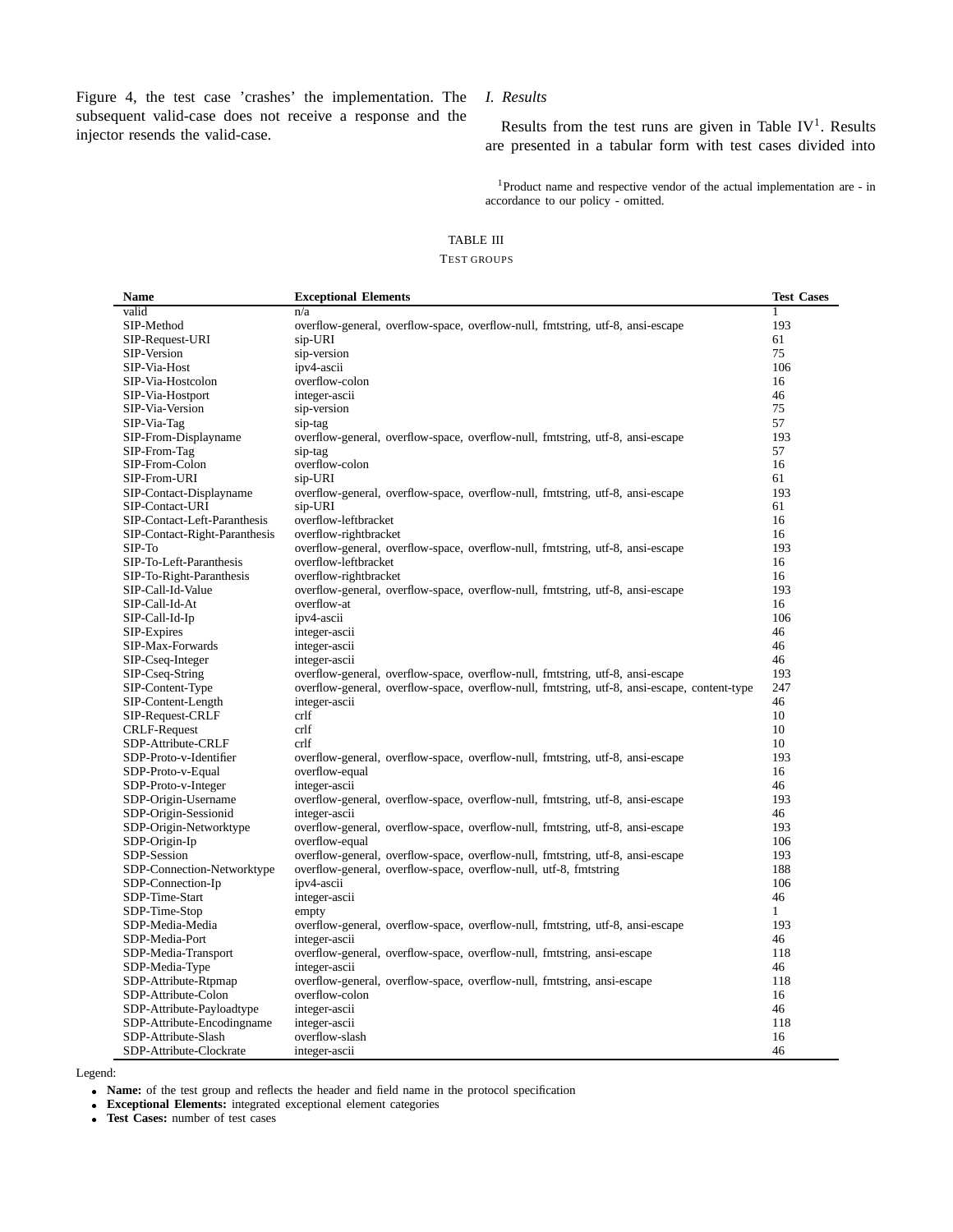#### Fig. 3. Passed test case with teardown

| Test tool | Software under Test |
|-----------|---------------------|
|           | Test case n         |
|           | nnn Response        |
|           | <b>CANCEL</b>       |
|           | nnn Response        |
|           | <b>ACK</b>          |
|           | INVITE (valid-case) |
|           | nnn Response        |
|           | <b>CANCEL</b>       |
|           | nnn Response        |
|           | ACK                 |
|           |                     |

Legend:

I

**nnn Response:** any response send by the implementation

Fig. 4. Failed test case



test groups. Each failed test case represents, at minimum, a denial-of-service mechanism of exploiting the vulnerability.

## TABLE V RESULTS SUMMARY

| Category   | <b>Test run</b> | <b>Failed test cases</b> | <b>Failed groups</b> |
|------------|-----------------|--------------------------|----------------------|
| User Agent | $tr-001$        | N                        | 52                   |
| User Agent | tr- $002$       | N                        | 12                   |
| User Agent | $tr-003$        | 129                      | 9                    |
| User Agent | $tr-004$        | 0                        |                      |
| User Agent | $tr-005$        | N                        | 3                    |
| User Agent | $tr-006$        | N                        | 45                   |
| Proxy      | $tr-007$        | N                        | 49                   |
| Proxy      | $tr-008$        | N                        | 10                   |
| Proxy      | $tr-009$        | 33                       |                      |

Legend:

**N**: we were unable to determine the exact number of failures

In Table IV, the **failed** status is given if any of the following criteria are met and at least one test case in the test group can be identified as being responsible for one of the following failure modes.

- Software under test suffers a fatal failure and stops functioning normally.
- Software crashes or hangs and needs to be restarted manually.
- Software spontaneously restarts itself.
- Software is not respond to a valid message after 16 seconds.

Sometimes, an implementation gets so badly corrupted that there is no way to collect accurate test results for the whole test run. This constitutes a permanent denial-of-service. Untested regions are marked as **unknown**.

Otherwise, the status is **passed**. The results are further summarized in Table V.

Implementation failing in the majority of test groups are likely to have a bug in input parsing common to all header fields, instead of separate bugs for handling each field. We also found that none of the embedded devices passed the test runs.

In most cases, failures represent memory corruption, stack corruption or other fatal error conditions. Some of these may lead to exposure to typical buffer overflow exploits, allowing running of arbitrary code [3] or modification of the target system.

## *J. Limitations*

Our approach has limitations. The principal limitations of software testing, as pointed out by Dijkstra, that 'Program testing can be used to show the presence of bugs, but never their absence' [18], exist, our tool covers just a miniscule portion of the input space. The provided instrumentation leaves open questions about the actual bugs behind the observed failure modes.

## III. REPORTING PROCESS

We applied the *constructive vulnerability disclosure* model as proposed in [19] to handle this multi-vendor, multivulnerability case. We aimed to distribute the test suite and inform vendors on this issue. Communication with all parties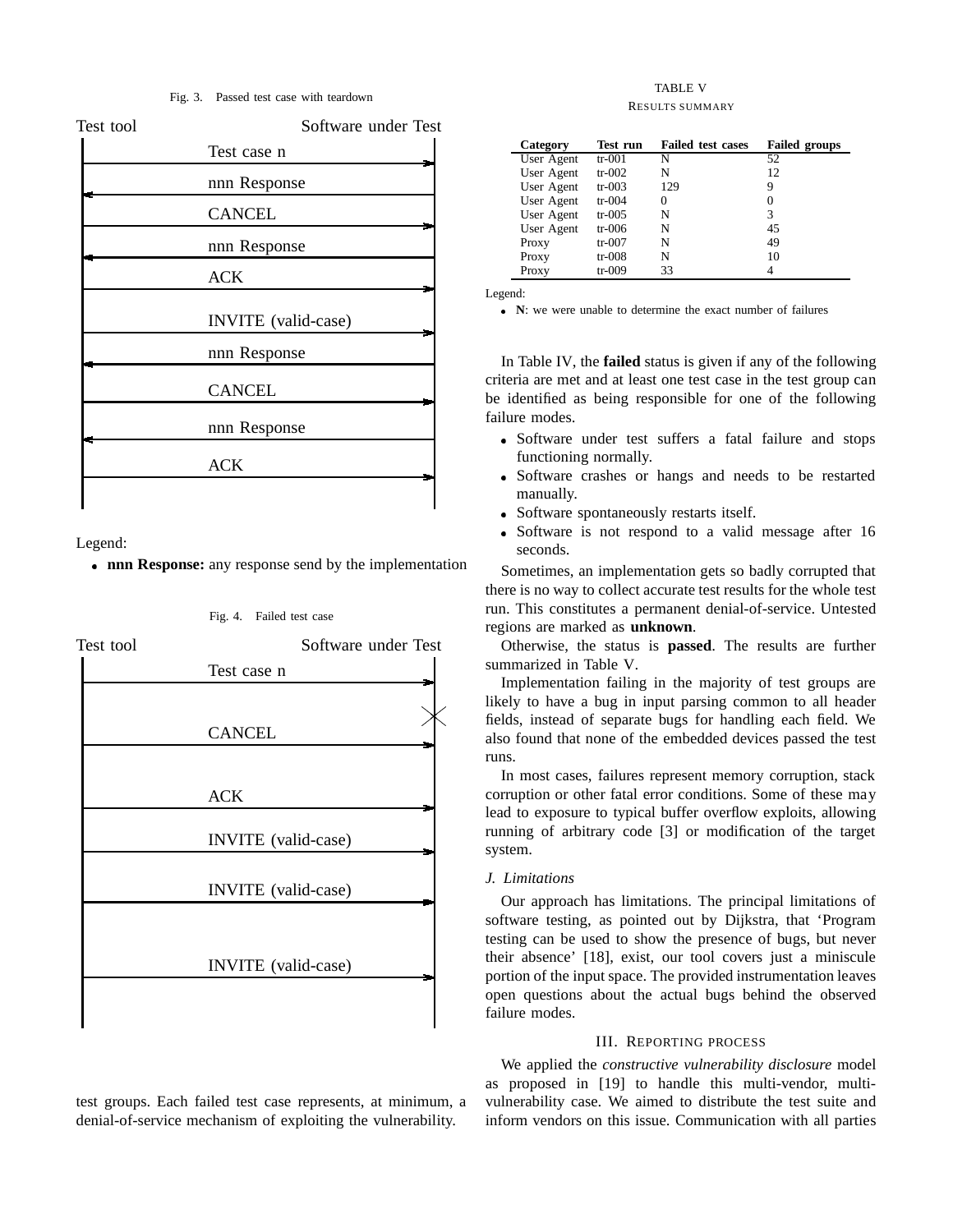was done via email. We describe the different phases during the release of the test suite and discuss the process.

# *A. Development phase*

We described this phase in the previous section. During this phase internal testing was conducted against available products and the test material and documentation were prepared.

# *B. Pre-release phase*

Next, the Computer Emergency Response Team / Coordination Center (CERT/CC), acting as the coordinator in handling this vulnerability case was informed of our test

|                                             |                          |                          |                                            | <b>Implementation</b>    |                              |                          |                |                          |                              |
|---------------------------------------------|--------------------------|--------------------------|--------------------------------------------|--------------------------|------------------------------|--------------------------|----------------|--------------------------|------------------------------|
| test group                                  | 001                      | 002                      | 003                                        | 004                      | 005                          | 006                      | 007            | 008                      | 009                          |
| valid                                       |                          | L                        | $\overline{a}$                             | $\overline{a}$           | L.                           | $\overline{a}$           | L              | $\overline{a}$           | L,                           |
| SIP-Method                                  | Х                        | $\overline{a}$           | $\overline{a}$                             | $\overline{a}$           | $\qquad \qquad \blacksquare$ | Х                        | $\overline{a}$ | $\overline{a}$           | $\overline{a}$               |
| SIP-Request-URI                             | Х                        |                          |                                            |                          | -                            | Х                        |                | Х                        |                              |
| SIP-Version                                 | Χ                        |                          | ä,                                         |                          | ÷,                           | Х                        | L              | $\overline{a}$           |                              |
| SIP-Via-Host                                | Х                        | L,                       | Х                                          | L,                       | Х                            | X                        | X              | X                        | $\overline{a}$               |
| SIP-Via-Hostcolon                           | Х                        | L.                       | Х                                          | ä,                       | $\overline{a}$               | ٠                        | L,             | ä,                       |                              |
| SIP-Via-Hostport                            | X                        | X                        | X                                          |                          | $\overline{a}$               | Х                        |                |                          |                              |
| SIP-Via-Version                             | X                        | L,                       | Х                                          | $\overline{a}$           | $\overline{a}$               | X                        |                |                          | $\overline{\phantom{0}}$     |
| SIP-Via-Tag                                 | Х                        | $\overline{\mathcal{L}}$ | $\overline{\cdot}$                         | L,                       | L,                           | Х                        |                | L,                       |                              |
| SIP-From-Displayname                        | X                        | X                        | X                                          | $\overline{a}$           | L,                           | X                        |                | $\overline{a}$           | X                            |
| SIP-From-Tag                                | X                        | X                        | $\overline{\phantom{0}}$                   | $\overline{\phantom{0}}$ | $\overline{a}$               | X                        |                | ۰                        |                              |
| SIP-From-Colon                              | Х                        | X                        | L,                                         |                          | ÷,                           | Х                        |                | X                        | Х                            |
| SIP-From-URI                                | X                        | X                        | Х                                          | L,                       | Х                            | X                        |                | Х                        | $\overline{a}$               |
| SIP-Contact-Displayname                     | Х                        | $\overline{\phantom{m}}$ | $\overline{a}$                             | $\overline{a}$           | $\qquad \qquad \blacksquare$ | X                        |                | $\overline{\phantom{0}}$ |                              |
| SIP-Contact-URI                             | Х                        |                          | L.                                         |                          | $\overline{a}$               | Х                        |                | X                        |                              |
| SIP-Contact-Left-Paranthesis                | Х                        | ä,                       | $\overline{a}$                             | L,                       | L,                           | X                        |                | $\overline{\phantom{0}}$ |                              |
|                                             | X                        |                          | ÷,                                         | $\overline{a}$           | $\overline{\phantom{m}}$     | X                        | $\overline{a}$ |                          |                              |
| SIP-Contact-Right-Paranthesis<br>SIP-To     | Х                        |                          | $\overline{a}$                             | $\overline{a}$           | $\overline{a}$               | Х                        | Х              | Х                        |                              |
|                                             |                          |                          |                                            |                          |                              |                          | L.             |                          |                              |
| SIP-To-Left-Paranthesis                     | Х                        | L,                       | L,                                         | $\overline{a}$           | L,                           | X                        |                | $\overline{a}$           | Х                            |
| SIP-To-Right-Paranthesis                    | Х<br>X                   | L,                       | $\overline{a}$<br>$\overline{\mathcal{L}}$ | L,                       | $\overline{a}$               | Х                        | L,             | L,                       | X                            |
| SIP-Call-Id-Value                           |                          | X                        |                                            |                          |                              | X                        |                | Х                        |                              |
| SIP-Call-Id-At                              | Х                        | Х                        | L,                                         | L,                       | $\overline{a}$               | Х                        | L,             | $\overline{a}$           |                              |
| SIP-Call-Id-Ip                              | Х                        | Х                        | $\overline{a}$                             | L,                       | L,                           | Х                        | Х              | X                        | $\overline{a}$               |
| SIP-Expires                                 | X                        | $\overline{a}$           | $\overline{a}$                             |                          | $\overline{a}$               | Х                        | $\overline{a}$ | $\overline{a}$           |                              |
| SIP-Max-Forwards                            | Х                        | Х                        | $\overline{\cdot}$                         | L,                       | $\overline{a}$               | Х                        |                | ä,                       | ٠                            |
| SIP-Cseq-Integer                            | Х                        | $\overline{a}$           | ä,                                         | L,                       | L,                           | X                        | $\overline{a}$ | L,                       | ÷,                           |
| SIP-Cseq-String                             | Х                        | X                        | Х                                          |                          | L,                           | X                        |                | $\overline{a}$           |                              |
| SIP-Content-Type                            | Х                        | $\overline{\phantom{a}}$ | $\overline{a}$                             | $\overline{a}$           | $\overline{a}$               | Х                        |                | ä,                       |                              |
| SIP-Content-Length                          | Х                        | Х                        | L,                                         | ä,                       | $\overline{a}$               | Х                        |                | Х                        |                              |
| SIP-Request-CRLF                            | Х                        | $\overline{\phantom{a}}$ | ÷,                                         | ä,                       | Х                            | ٠                        | L              | X                        | ÷,                           |
| CRLF-Request                                | X                        |                          |                                            |                          |                              |                          |                |                          |                              |
| SDP-Attribute-CRLF                          | Х                        | ä,                       | L,                                         | L,                       | L,                           | ä,                       |                |                          |                              |
| SDP-Proto-v-Identifier                      | Х                        | ä,                       | Х                                          | L,                       | ÷,                           | Х                        |                | $\overline{a}$           | ÷,                           |
| SDP-Proto-v-Equal                           | X                        | L,                       | L,                                         | $\overline{a}$           | ٠                            | $\overline{a}$           |                | L.                       |                              |
| SDP-Proto-v-Integer                         | Х                        | $\overline{a}$           | L,                                         | $\overline{a}$           | $\overline{a}$               | Х                        |                |                          | ٠                            |
| SDP-Origin-Username                         | X                        | Х                        | $\overline{a}$                             | ÷,                       | $\overline{a}$               | X                        |                | ۰                        | $\overline{a}$               |
| SDP-Origin-Sessionid                        | X                        | L,                       | L,                                         |                          | L,                           | Х                        |                | $\overline{a}$           |                              |
| SDP-Origin-Networktype                      | X                        | $\overline{a}$           | $\overline{a}$                             |                          |                              | Х                        |                |                          |                              |
| SDP-Origin-Ip                               | X                        | L,                       | X                                          | $\overline{a}$           | L,                           | Х                        | Х              | $\overline{a}$           | $\overline{a}$               |
| SDP-Session                                 | Х                        | L,                       | -                                          | $\overline{a}$           | L,                           | Х                        | L              | ÷.                       |                              |
| SDP-Connection-Networktype                  | X                        | L,                       | L,                                         | L,                       | L,                           | Х                        | $\overline{a}$ | $\overline{a}$           | ÷,                           |
| SDP-Connection-Ip                           | Х                        | L,                       | $\overline{a}$                             | $\overline{a}$           | $\overline{\phantom{m}}$     | X                        | X              | $\overline{a}$           | $\qquad \qquad \blacksquare$ |
| SDP-Time-Start                              | Х                        | L.                       | Ĭ.                                         | $\overline{a}$           | L,                           | Х                        |                |                          |                              |
| SDP-Time-Stop                               | $\overline{\phantom{a}}$ | ÷,                       | $\overline{a}$                             | $\overline{a}$           | $\overline{a}$               | ÷.                       |                | $\overline{a}$           | L,                           |
| SDP-Media-Media                             | X                        |                          | ÷,                                         | -                        | $\overline{\phantom{m}}$     | X                        |                |                          |                              |
| SDP-Media-Port                              | Х                        | $\overline{a}$           | L                                          | $\overline{a}$           | $\overline{a}$               | Х                        |                |                          |                              |
| SDP-Media-Transport                         | Х                        | ۰                        | L,                                         | $\overline{a}$           | L,                           | X                        |                | $\overline{a}$           | ۰                            |
|                                             | Х                        |                          | -                                          | $\overline{a}$           | $\overline{a}$               | Х                        |                |                          |                              |
| SDP-Media-Type                              | Х                        |                          | Ĭ.                                         |                          | L,                           | X                        |                |                          |                              |
| SDP-Attribute-Rtpmap<br>SDP-Attribute-Colon | Х                        | ä,                       | ä,                                         | L,                       | ÷,                           | $\overline{\phantom{0}}$ |                | L,                       | ٠                            |
|                                             | X                        |                          |                                            |                          |                              |                          |                |                          |                              |
| SDP-Attribute-Payloadtype                   |                          | $\overline{a}$           | $\overline{a}$                             |                          | $\overline{a}$               | X                        |                |                          |                              |
| SDP-Attribute-Encodingname                  | X                        |                          |                                            |                          |                              | Х                        |                |                          |                              |
| SDP-Attribute-Slash                         | Х                        | $\overline{a}$           | $\overline{a}$                             | $\overline{a}$           | $\overline{a}$               | $\overline{\phantom{0}}$ |                | $\overline{a}$           | $\overline{a}$               |
| SDP-Attribute-Clockrate                     | X                        | L,                       | L,                                         | ٠                        | L,                           | X                        | ٠              | L,                       | L,                           |

TABLE IV OBSERVED FAILURES FOR TEST GROUPS

Legend:

**X**: failed

**-**: passed

**?**: unknown